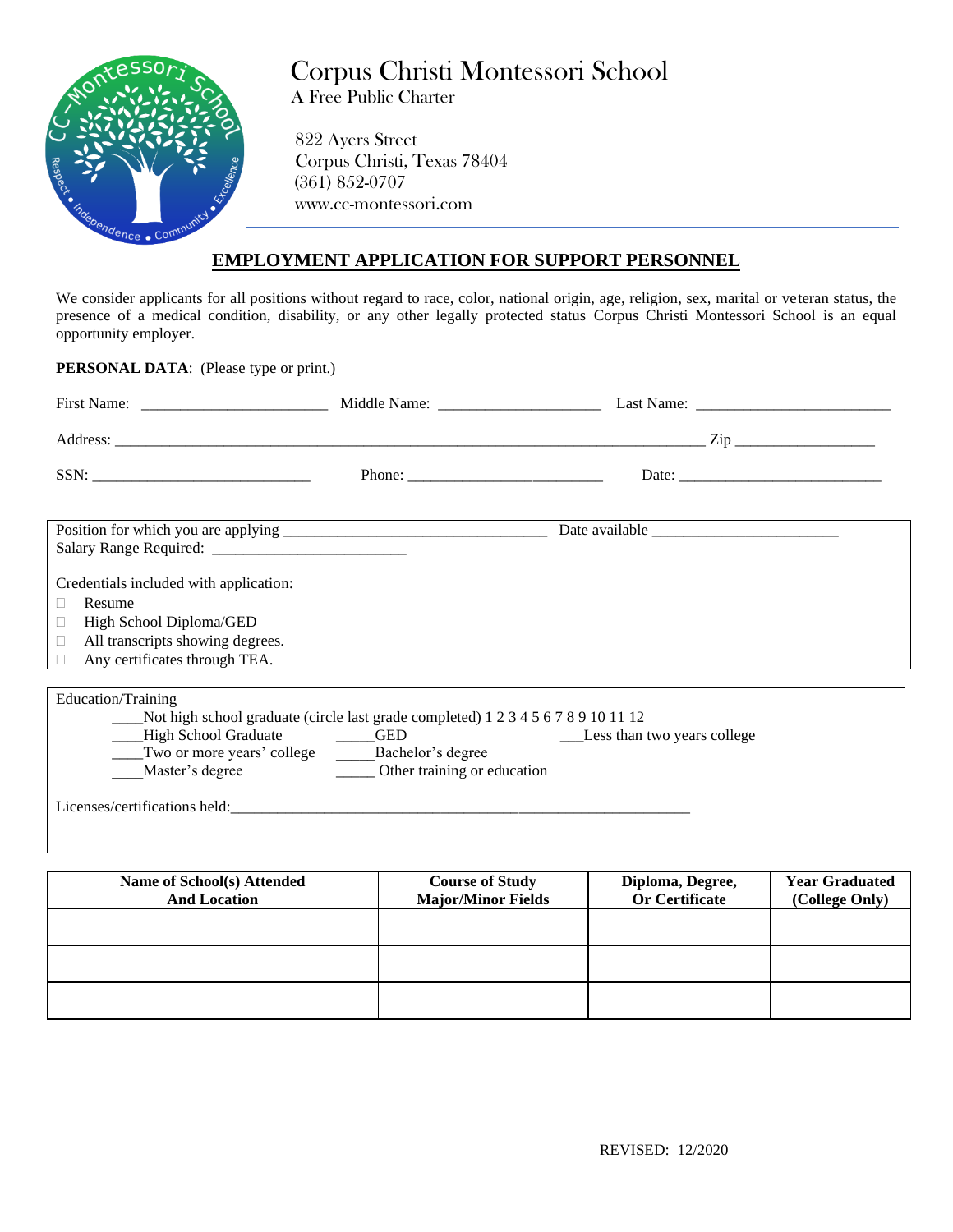| <b>Work Experience</b>                                                                                                                                                                                                                                                                                                 | <b>Position/Title</b>      | <b>Dates</b><br><b>Employed</b> | <b>Reason for Leaving</b> |
|------------------------------------------------------------------------------------------------------------------------------------------------------------------------------------------------------------------------------------------------------------------------------------------------------------------------|----------------------------|---------------------------------|---------------------------|
|                                                                                                                                                                                                                                                                                                                        |                            |                                 |                           |
|                                                                                                                                                                                                                                                                                                                        |                            |                                 |                           |
|                                                                                                                                                                                                                                                                                                                        |                            |                                 |                           |
|                                                                                                                                                                                                                                                                                                                        |                            |                                 |                           |
| Special Skills: (List specific skills and/or any machines or equipment you can operate)                                                                                                                                                                                                                                |                            |                                 |                           |
|                                                                                                                                                                                                                                                                                                                        | $3 \overline{\phantom{a}}$ |                                 |                           |
| 2. $\frac{1}{2}$ $\frac{1}{2}$ $\frac{1}{2}$ $\frac{1}{2}$ $\frac{1}{2}$ $\frac{1}{2}$ $\frac{1}{2}$ $\frac{1}{2}$ $\frac{1}{2}$ $\frac{1}{2}$ $\frac{1}{2}$ $\frac{1}{2}$ $\frac{1}{2}$ $\frac{1}{2}$ $\frac{1}{2}$ $\frac{1}{2}$ $\frac{1}{2}$ $\frac{1}{2}$ $\frac{1}{2}$ $\frac{1}{2}$ $\frac{1}{2}$ $\frac{1}{2}$ | 4                          |                                 |                           |
|                                                                                                                                                                                                                                                                                                                        |                            |                                 |                           |

| Do you have a relative who is a member of the Corpus Christi Montessori Board?<br>If yes, please give the name of the relative and relationship:                                                                                                                                | $Yes \top$ | No $\Box$ |  |
|---------------------------------------------------------------------------------------------------------------------------------------------------------------------------------------------------------------------------------------------------------------------------------|------------|-----------|--|
| Have you ever been convicted of a felony or offense involving moral turpitude (including, but not limited to theft, rape,<br>murder, swindling, and indecency with a minor)? Yes $\Box$<br>$\bf{No}$ $\Box$<br>If yes, please state where, when, and the nature of the offense: |            |           |  |
| (Conviction of a felony is not an automatic bar to employment. The district will consider the nature, and relationship between<br>the offense and the position for which you are applying.)                                                                                     |            |           |  |

**Please list below references who may be contacted regarding your work history. Please include all managers/supervisors at the last two employing organizations who evaluated or supervised your performance.**

| <b>Full Name</b><br>of Reference | <b>School District/</b><br><b>Firm Name</b> | <b>Mailing Address</b> | <b>Position/Title</b> | Area Code/<br>Phone No. |
|----------------------------------|---------------------------------------------|------------------------|-----------------------|-------------------------|
|                                  |                                             |                        |                       |                         |
|                                  |                                             |                        |                       |                         |
|                                  |                                             |                        |                       |                         |
|                                  |                                             |                        |                       |                         |